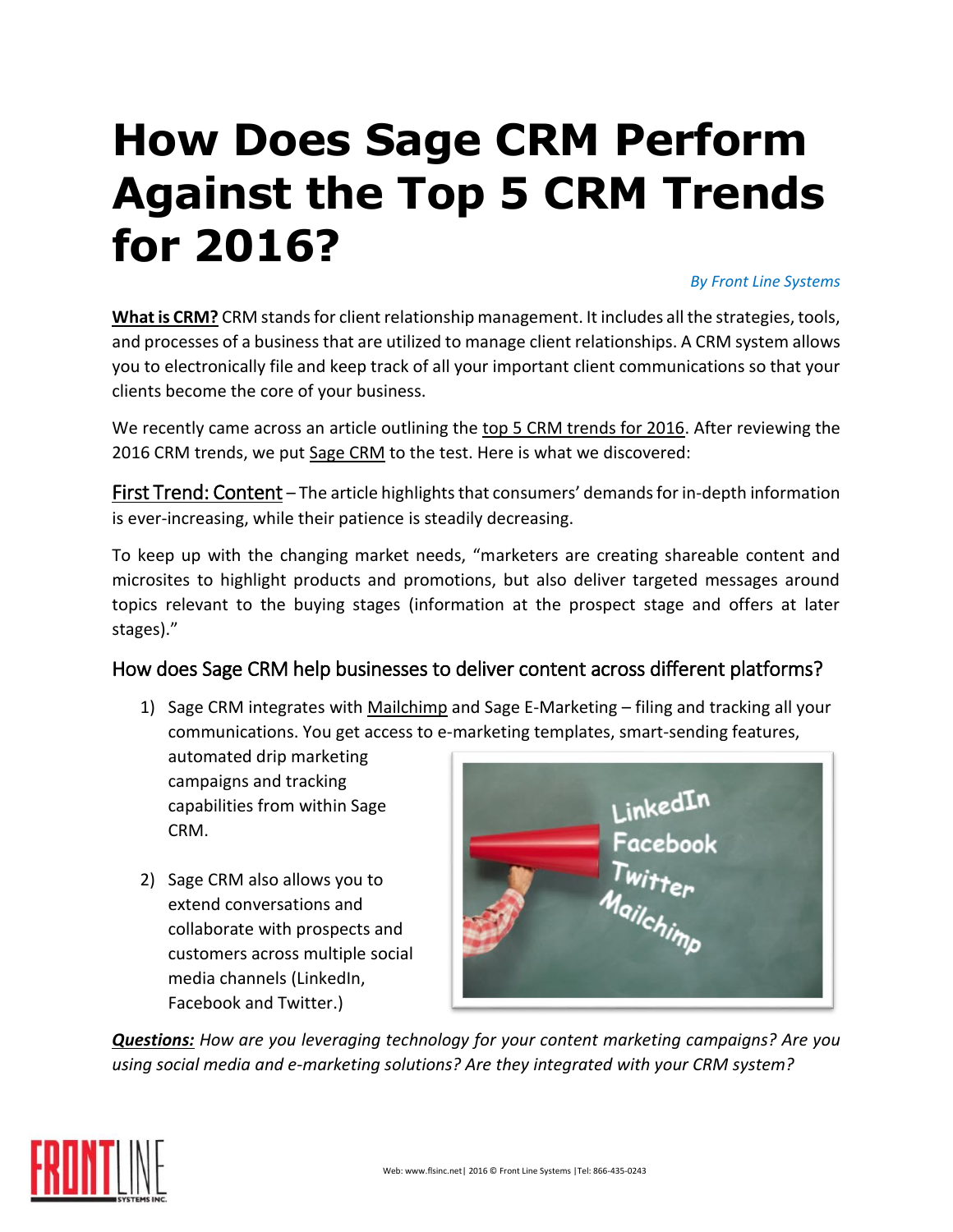**Second Trend: Geo-Location** – This 2016 CRM trend highlights how retailers "use mobile phone signals to track customer movements around and within a store. Retailers can even identify repeat shoppers and keep a record of their instore behavior."

While Sage CRM doesn't have this capability yet, it does have a mapping add-on feature that allows you to plot your location and view other companies, opportunities and cases that are located in your vicinity. The Sage CRM mapping add-on feature is powered by OpenStreetMap (free Wiki World Map). So you can plan your sales visits more efficiently.



**Questions:** *To what extent are you using geo-location targeting at your business? Are these capabilities integrated into your CRM system?*

**Trend Three: Service and Customer Experience – Research company McKinsey** reported that seventy percent of a customer's buying experience is based on how the customer feels they are treated. With access to so much information online, customers now have more choices and are becoming increasingly frugal. This leads to them demanding more.

How does CRM fit into this trend? **A positive customer experience across all your company touch points may be the key.** 

Are you leveraging technology to develop an infrastructure that allows for knowledge sharing? The article states that "smart organizations will streamline, hide, or eliminate the transactional parts of the customer experience."

# **Let's see how Sage CRM can improve your customer service department:**

1. Sage CRM provides your customer service team with the facility to record customer inquiries/incidents that need to be followed up. If a case is not followed up within the time allocated, it can automatically trigger an escalation procedure to inform your customer service manager, ensuring that customer cases are attended to promptly and issues are not overlooked.



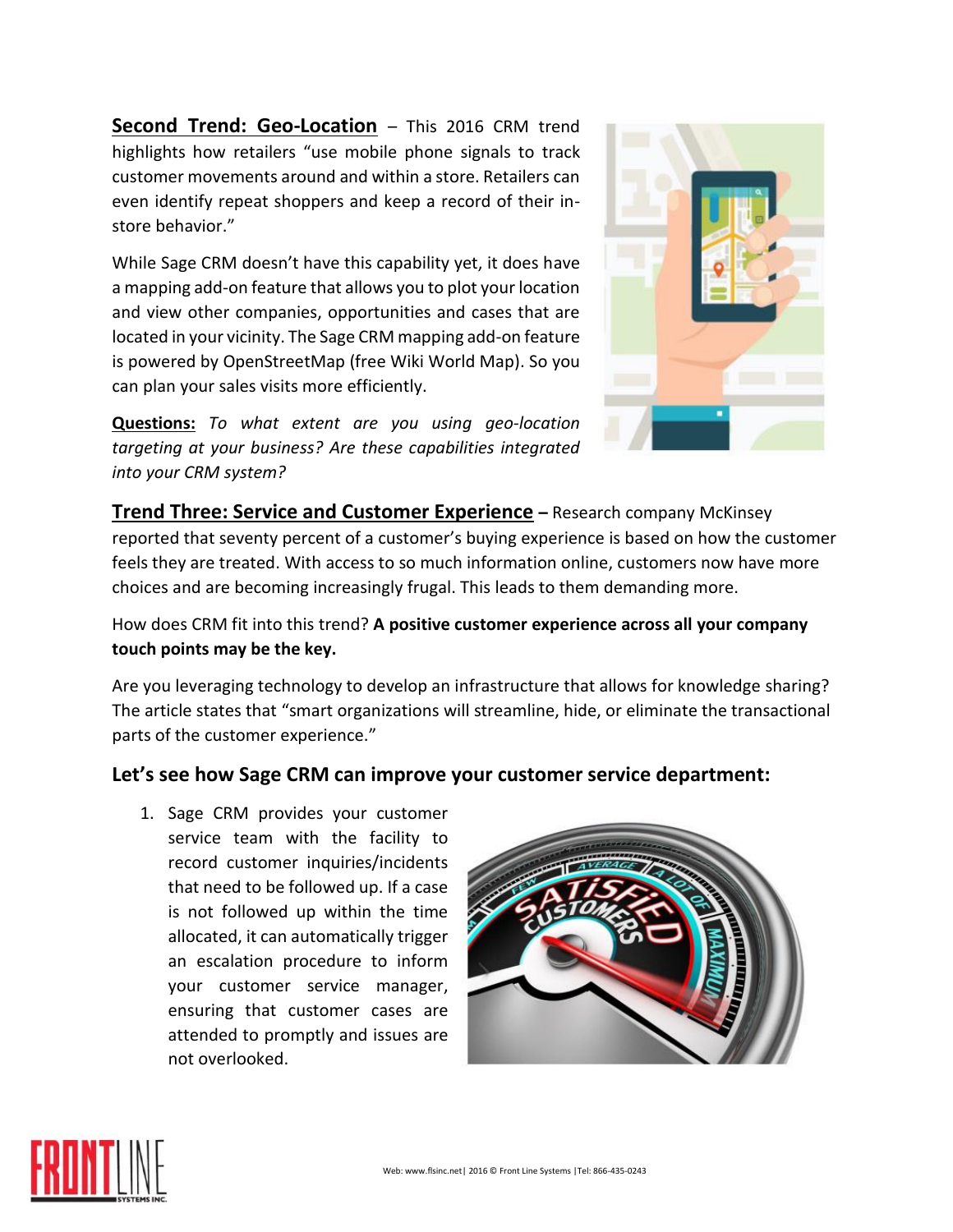2. Users can also create a company dashboard for specific key accounts, enabling better customer service. The interactive dashboard allows your customer service team to monitor customer cases from within the CRM.

#### [Discover more customer service benefits with Sage CRM.](http://mysagesell.com/portal/wp-content/uploads/CRM_BrochureSalesSheets-Updates-CustomerServiceSalesSheet.pdf)

#### **Let's see how Sage CRM can enrich your customers' experience:**

- 1. Sage CRM offers a web self-service module that allows you to give your customers, partners, and suppliers access to a subset of your Sage CRM data and functionality over the web. This capability can be fully integrated within your website, ensuring that your customers benefit from an entirely seamless experience.
- 2. With Sage CRM you can quickly generate sales proposals and quotes using predefined templates.

# **Trend Four: Personalization and Customization**

Companies are determined to know more about their customers, and they use that information

to "talk, engage and interact with their customers more often and more meaningfully in new and innovative ways (including mobile, dynamic content, apps, blogs, social). Static web sites are no longer enough, they need to be social, inspirational, and personal."

**How is Sage CRM making personalization and customization more effective for your business?**

#### **With Sage CRM you can:**



- Send targeted campaigns to customers and prospects.
- Use drip marketing capabilities with Sage CRM marketing automation to communicate with your clients and prospects.
- Review email metrics and revise your campaign as needed.
- View and manage your Twitter feeds (post or reply to a tweet) from within CRM.
- Gain better customer insights from Facebook without leaving Sage CRM.
- If Sage CRM is integrated with your Sage ERP, your marketing team can access more information on your customer base and promote products that match your customers' buying history.

[Discover the personalization and customization abilities of Sage CRM further.](http://mysagesell.com/portal/wp-content/uploads/CRM_BrochureSalesSheets-Updates-SalesManagmentSalesSheet.pdf)